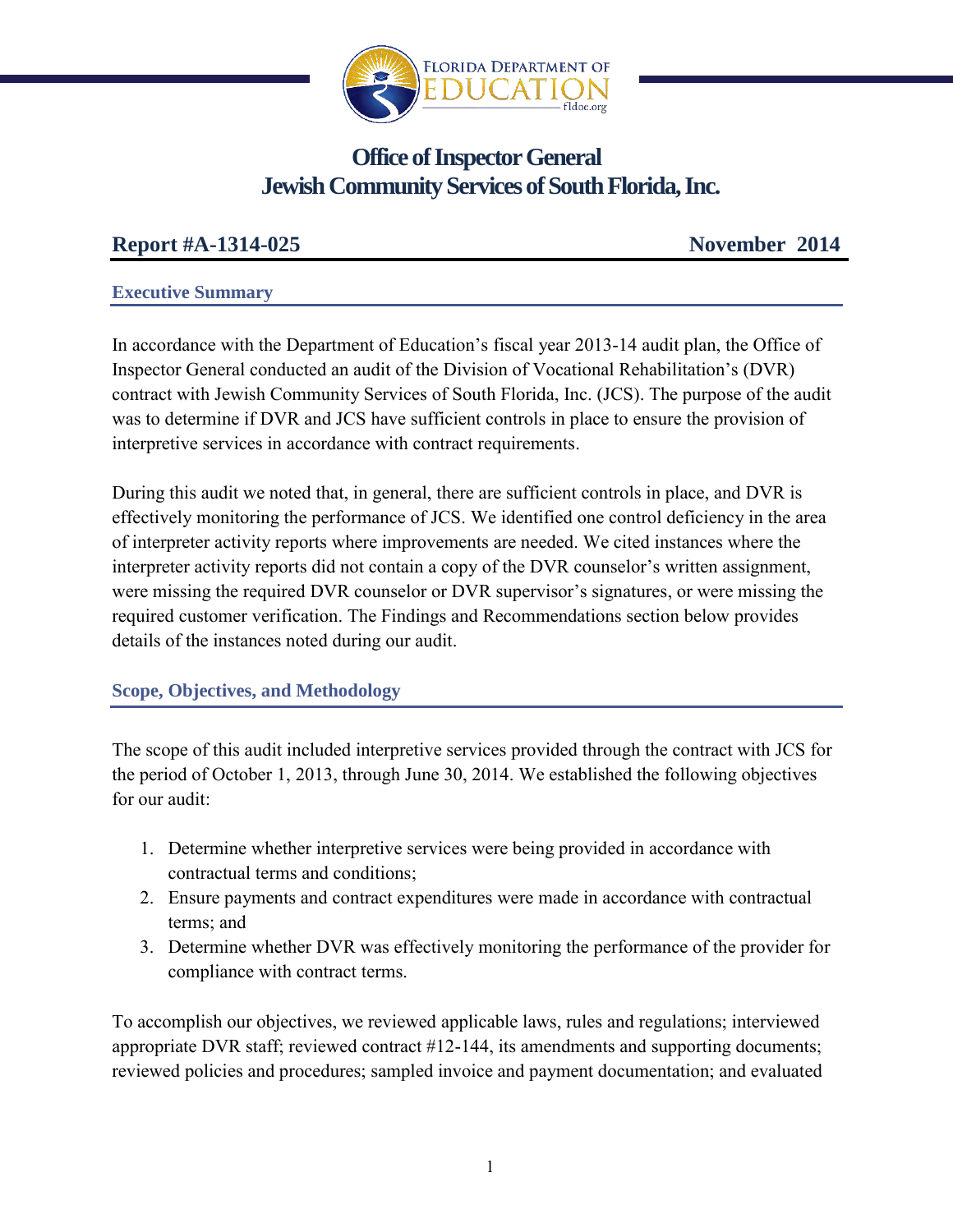controls. The information and documents used to evaluate the project were obtained from the DVR contract managers and the DOE financial section.

#### **Background**

The Division of Vocational Rehabilitation recognizes the importance of equal access for its customers and staff who are deaf, hard of hearing, late-deafened, and deaf-blind. Among the various methods of accommodations provided to these individuals is the provision of quality interpreting services. DVR entered into a contract with JCS for the purpose of providing funding for the employment of qualified interpreters who are responsible for providing sign language interpreting services to the deaf and hearing impaired individuals residing in Broward and Palm Beach counties. The first priority of JCS is to provide interpreting services to customers inhouse, and the second priority is to provide interpreting services for community appointments and training.

Contract 12-144 has been renewed twice with a current end date of September 30, 2014. It is a cost reimbursement contract with a total payment not to exceed \$377,551.37. JCS currently employs two interpreters under contract 12-144. The interpreters are located in Broward and Palm Beach counties and report to the area DVR supervisors. The interpreters receive their assignments from DVR counselors and complete and maintain activity reports on their services as well as monthly reports and timesheets, which are verified by the DVR supervisor.

#### **Findings and Recommendations**

Finding 1: Activity reports lack required documentation

Attachment A, section I.E 1 of the contract states, "The Contractor shall also maintain documents and records to support deliverables and shall make them available for review upon request. A report shall be completed for each customer served and shall include:

- a) The date of assignment;
- b) The name of the interpreters that are assigned to the customer receiving services;
- c) The interpreter's qualification rating;
- d) A copy of the Division Counselor's written assignment;
- e) The specific nature and purpose of the assignment;
- f) The customer's verification of services rendered; and
- g) Division Counselor or Division Supervisor Signature."

We reviewed the interpreter activity reports submitted by the interpreters for the months of November 2013 and February 2014 to ensure the conditions of the contract were met. During each of these months, two interpreters were employed under the contract. One interpreter ended employment in November 2013 and was replaced in February 2014. During the two sampled months, the interpreters submitted 137 activity reports. Of the 137 activity reports reviewed, 137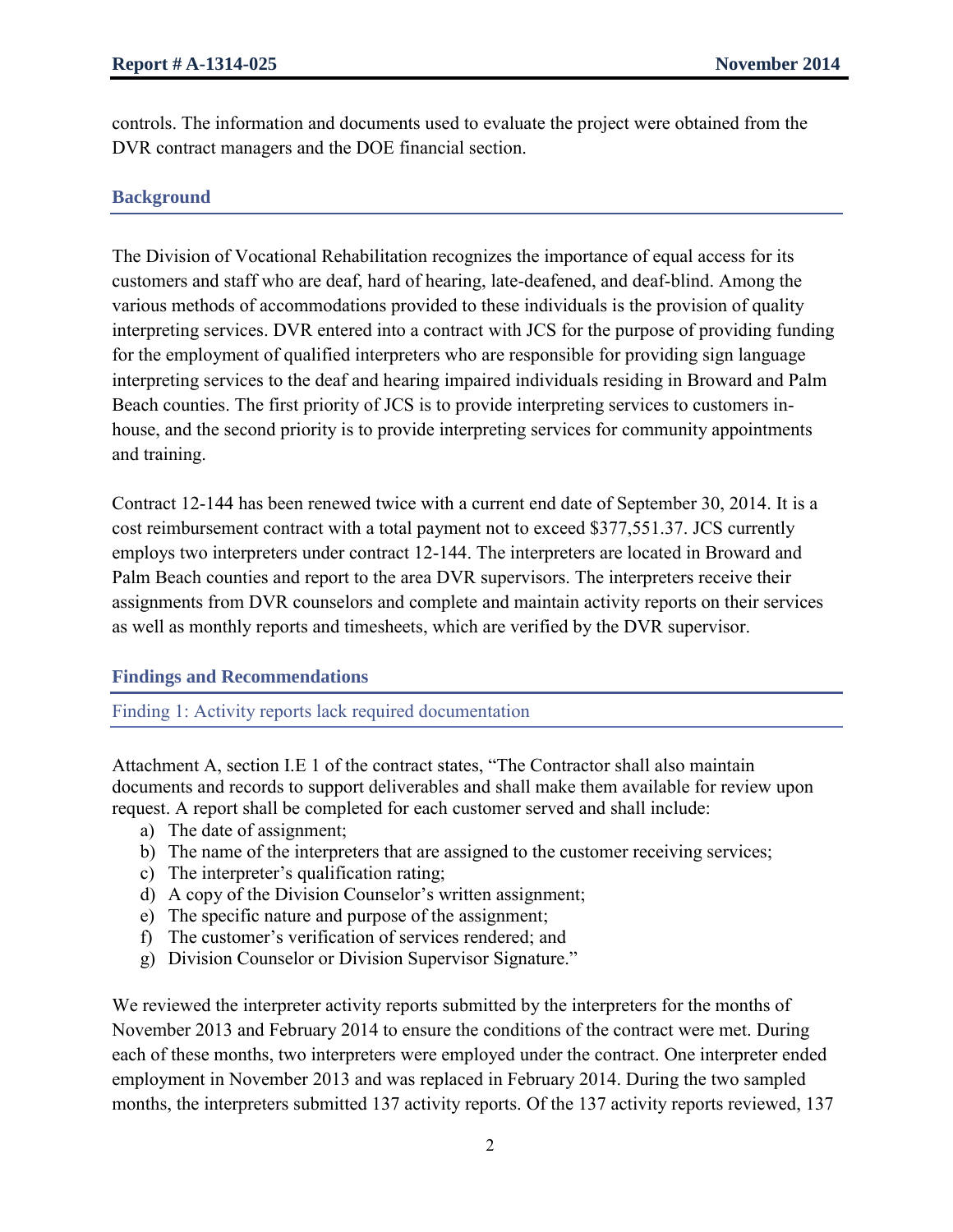reports (100%) did not contain a copy of the DVR counselor's written assignment, 11 reports (8%) did not contain the customer's verification of services rendered, and 27 reports (20%) did not contain the required DVR counselor or DVR supervisor's signature. Of the 27 reports which did not contain the required DVR counselor or DVR supervisor's signature, 13 (48%) were instances where the customer was a no show or did not need to be seen. Also, one interpreter did not specify the nature and purpose of the assignment on any of their eight submitted activity reports.

DVR indicated that in order to be more efficient and streamline the process, the activity report served as the counselor's written assignment. DVR field staff was also under the impression the counselor didn't need to sign the activity report if the customer had signed the report or was a no show. However, the contract specifies that the written assignment must come from the DVR counselor and must be included with the interpreter's activity report. The activity report must also contain the specific nature and purpose of the assignment and the signature of the DVR counselor or supervisor.

Insufficient documentation of written assignments and incomplete activity reports are noncompliant with contract terms. They hinder DVR's ability to verify all requested services were provided and can result in customers not receiving appropriate services or JCS being paid for services not rendered.

# *Recommendation*

We recommend the DVR counselors provide written assignments to the interpreters as required by the contract. We also recommend the contract manager ensure the interpreter activity reports contain all required documentation, to include signatures and the specific nature and purpose of the assignment, prior to approving the invoices.

#### *Management Response*

Concur. Changes will be implemented as recommended.

# **Closing Comments**

The Office of the Inspector General would like to recognize and acknowledge the Division of Vocational Rehabilitation and staff for their assistance during the course of this audit. Our fieldwork was facilitated by the cooperation and assistance extended by all personnel involved.